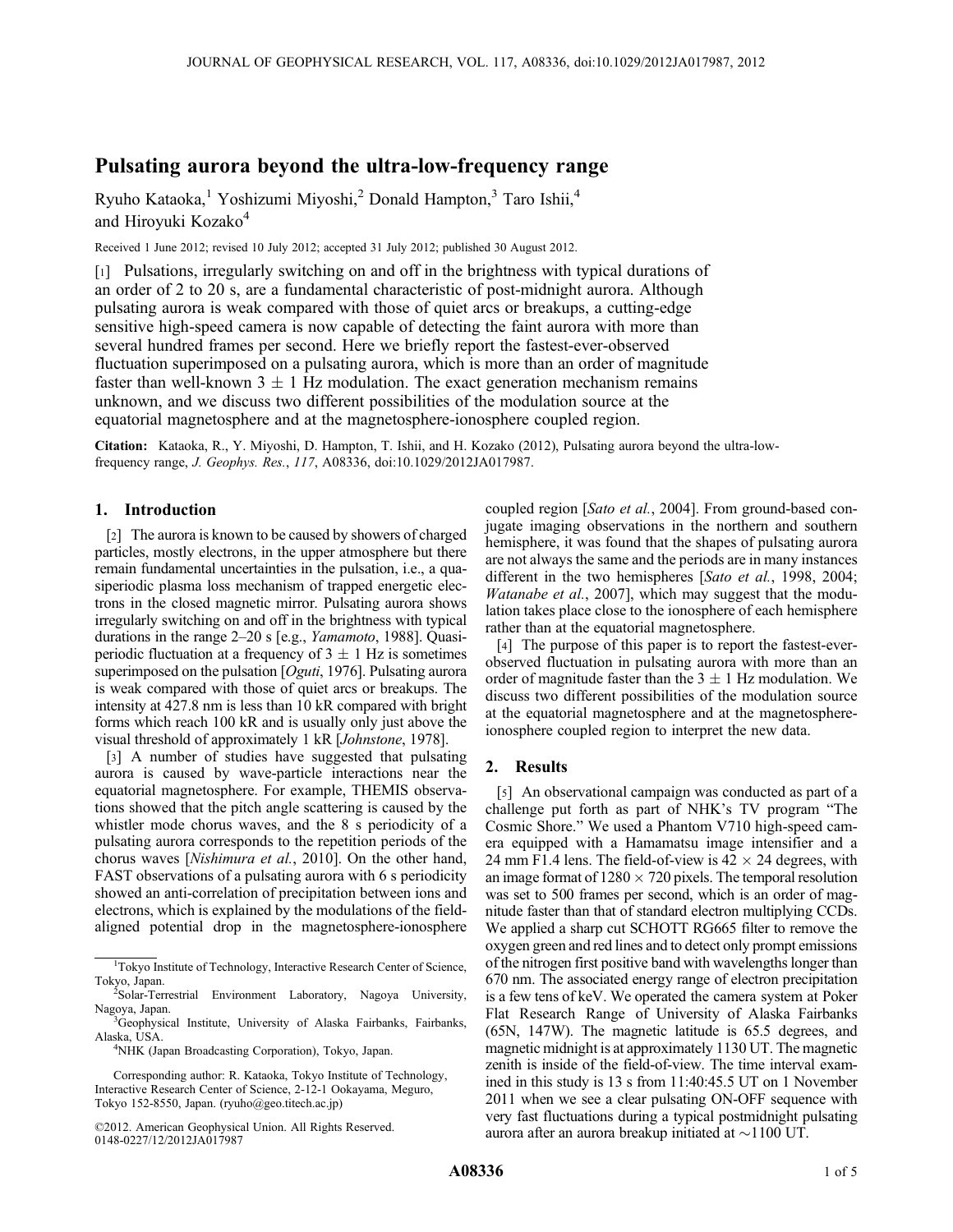

Figure 1. Position-time diagram of the pulsating intensity sliced along the east–west direction through magnetic zenith. Time is from bottom to top for the time interval of 6 s from 11:40:52.5 UT on 1 November 2011. The positions of magnetic zenith and 5 degrees to the west are marked by white vertical lines. The black to white color is linearly gray scaled from the intensity minimum to the maximum. There are pulsations of several different durations from a few seconds as appeared at magnetic zenith to only tens of ms at 5 degrees west.

[6] Movie S1 shows the ON-OFF pulsating sequence during the 6 s time interval.<sup>1</sup> A five-point running average in time was applied to each pixel in order to reduce random noise. The magnetic zenith (MZ) is to the left of the center, and the circle denotes a distance of 5 degrees from it. Magnetic north is approximately to the top and magnetic west is to the right. Assuming 100 km emission layer, 5 degrees distance from the zenith is about 9 km perpendicular to the magnetic field.

[7] Figure 1 shows the time variation of the horizontally sliced images along the east–west line over MZ and W5 in Movie S1. Time is from bottom to top, and west is to the right. It is clear that transient black auroras appear just after the ON signature and propagate from east to west. The pulsation at MZ shows what has typically been measured with the repetition interval of about 3 s, but the pulsation at W5 is showing ON-OFF periods much shorter than has been reported. The fast pulsation is located at the edge of ON signature of the typical pulsation, and the frequency of the outstanding modulation is 8–12 Hz as shown in Figure 2.

[8] Figure 2 shows the distribution map of Fourier spectral amplitude from 1 Hz to 50 Hz during the 1 s time interval from 11:40:52.5 UT on 1 November 2011. The time series averaged over each  $10 \times 10$  pixels is Fourier transformed,

and the spectral amplitude distribution of the Fourier transform at each frequency is linearly gray scaled from black to white to see the spatial coverage. The fastest part of repetition frequency is up to 35 Hz, which is an order of magnitude faster than  $3 \pm 1$  Hz modulation. The well-known 3 Hz modulation cannot be found inside the main pulsation at MZ as shown in the panels of 2–5 Hz. Note that the images are not saturated.

[9] The patches of pulsating aurora rapidly change their spatial extent as shown in Movie S1. Such very fast changes in the shape of the patches correspond to the fast modulations in the emission intensity along the edge as shown in Figure 2. For example, the narrow shapes along the edge around W5 show the 8–12 Hz variation. The typical width of the narrow shapes is a few km at 100 km altitude. A rounded shape of about 5 km extension shows 18–22 Hz variation at around W5, while a localized spot of only a few km extension shows 33–35 Hz variation at similar location. These high-frequency variations are not a simple artifact of the Fourier analysis, and a series of 30 ms pulses actually exist in the time profiles.

[10] Figure 3 and Movie S2 shows evidence for the fastest fluctuation found during the observation time interval of the pulsating aurora. Magnetic zenith is approximately at the center, magnetic north is to the top, and magnetic west is to the right. The fastest part of repetition frequency is up to 54 Hz at about 12 degrees to the east from the magnetic zenith. As shown in Figure 3c, a series of 20 ms pulses actually exist in the time profiles at the signature X in Figures 3a and 3b. The FFT spectra in Figure 3d show the ensemble average of 16 pixels around the signatures X in Figures 3a and 3b. The dotted lines show the noise levels, where the average amplitude of more than 100 Hz is assumed as a white noise spectrum based on the fact that there is no structured spatial coverage of signals found in the distribution map of Fourier spectral amplitude beyond 100 Hz. As also shown in Figure 3d, the spectral amplitude is significant, exceeding the 3-sigma level at 54 Hz.

## 3. Discussion

[11] The interpretation of the fast modulation would be twofold. The first "near-equatorial" hypothesis assumes that the source region of the fast modulation is near the equatorial magnetosphere. Trakhtengerts et al. [2004] have reported short bursts of whistler mode chorus waves, with durations between 20 ms and 2.0 s, as measured by the Cluster spacecraft near the magnetic equator. The fastest part of these measurements is consistent with those of the fast pulsating aurora presented here. One-to-one relationship between the chorus elements and 20–30 ms pulses are expected if the electrons precipitated by the wave-particle interaction are mono-energetic, while the fastest modulation may be smoothed out by time-of-flight effect of the velocity dispersion if the energy range of electrons are broadband. The actual situation is in-between, and it raises an interesting problem for standard theories of chorus waves how to realize the wave-particle interaction to cause the electron precipitation in the narrow enough energy range with the duration of 20–30 ms. It would not be straightforward because the precipitating electrons of pulsating aurora have the energy

<sup>&</sup>lt;sup>1</sup>Auxiliary materials are available in the HTML. doi:10.1029/ 2012JA017987.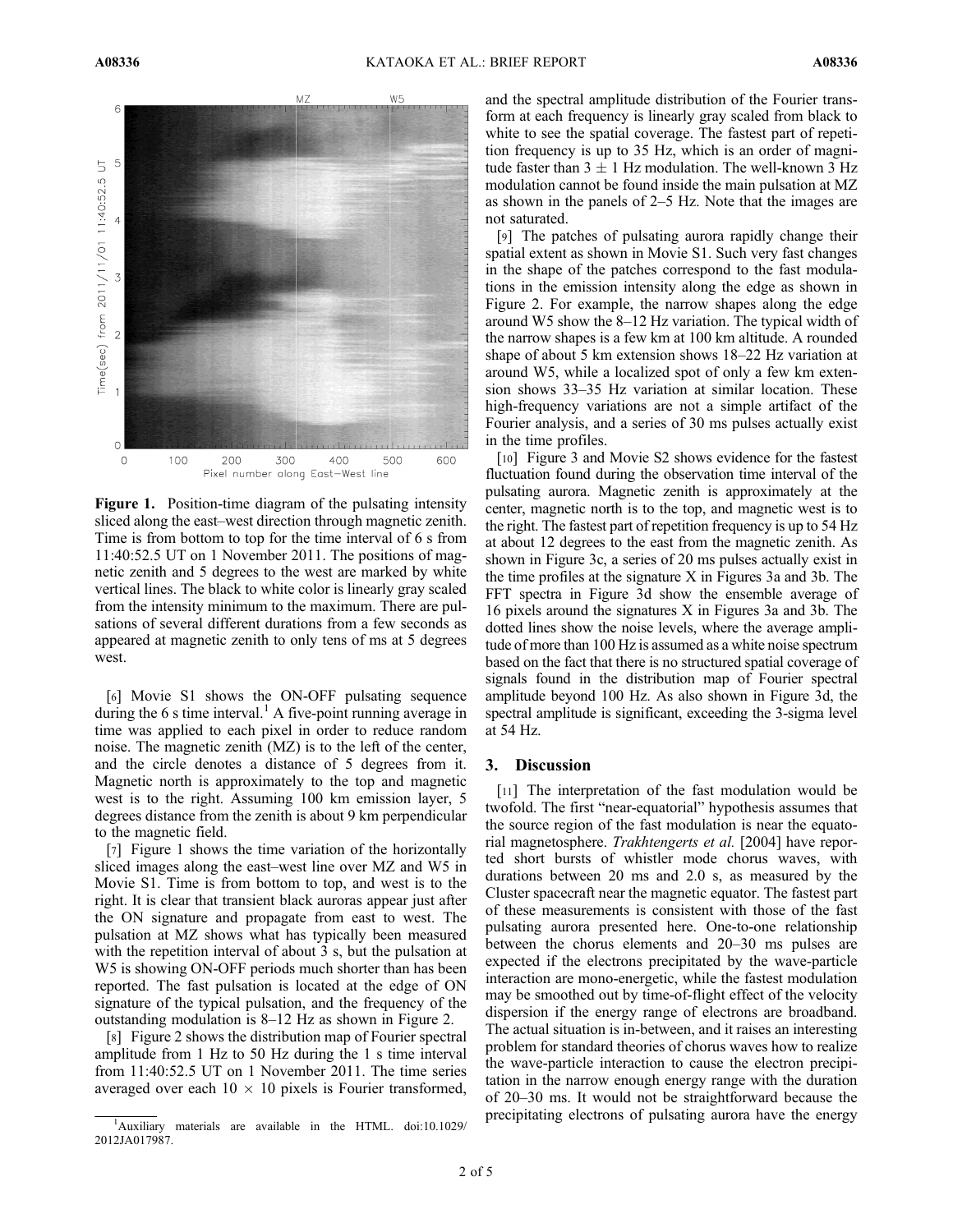| 1 Hz                          | Hz                          | 3 Hz                                          | $4$ Hz                                        | 5 Hz                              |
|-------------------------------|-----------------------------|-----------------------------------------------|-----------------------------------------------|-----------------------------------|
| $MZ$ <sub>W5</sub>            |                             |                                               | $\frac{1}{2}$                                 | $\sim$ $\sim$ $\sim$              |
| 6 Hz                          | $7$ Hz                      | $B$ Hz                                        | 9 Hz                                          | 10 Hz                             |
|                               | $\bullet$                   | $\langle \Phi \rangle$                        | $\bullet$                                     | $\mathbf{A}$                      |
| 11 Hz                         | $12$ , Hz                   | 13 H <sub>z</sub>                             | $14$ Hz                                       | 15 Hz                             |
|                               | $\langle \rangle$           |                                               | $\mathbb{R}^n$                                |                                   |
| 16 Hz                         | $17$ Hz                     | $18$ Hz                                       | 19Hz                                          | 20 Hz                             |
| $\left  \cdot \right $        | $\sim$                      |                                               | $\mathcal{R}$                                 | <b>See 28</b>                     |
| $21$ Hz                       | 22 Hz                       | 23 Hz                                         | 24 Hz                                         | 25 H <sup>2</sup>                 |
| $\mathbb{R}^n$                | <b>Service</b>              | $\mathcal{R}_{\mathcal{A}}$ , $\phi$ , $\phi$ | $\mathbb{R}$ . $\mathbb{R}$                   | $\sim$ $\sim$                     |
| 26 H <sub>2</sub>             | 27 H <sub>z</sub>           | $28$ Hz                                       | $29$ Hz                                       | 30 Hz                             |
| $\sim$ $\sim$                 | $\alpha \rightarrow \infty$ | $\mathbb{Z} \triangleq \mathbb{Z}$            | $\begin{array}{c} \circ \\ \circ \end{array}$ |                                   |
| 31 H <sub>z</sub>             | $32$ Hz                     | 33 Hz                                         | 34 Hz                                         | 35 Hz                             |
|                               | $\sim$ $\sim$ $\sim$        | <b>Moore</b>                                  | $\sim$ $\sim$                                 | $\phi = \phi$                     |
| 36 Hz.<br>$\sim 0.16$         | $37$ Hz                     | 38 Hz                                         | 39 Hz.<br>$-12$                               | 40 Hz<br>$\phi^{\prime}$ . $\phi$ |
|                               | $\sim$ $\sim$               | $\diamond$ $\diamond$                         |                                               |                                   |
| 41 H <sub>2</sub>             | $42$ Hz                     | 43 Hz                                         | $44$ Hz                                       | 45 Hz                             |
|                               |                             | $\ddot{\phi} = \dot{\phi}$                    | $\ddot{\phi}$ , $\ddot{\phi}$                 | $\bullet$                         |
| $46$ Hz                       | 47 H <sub>z</sub>           | 48 Hz.                                        | 49 Hz                                         | 50 Hz                             |
| 4.600                         | $4 - 9 - 9$                 | $\ddot{\phi}$ . $\ddot{\phi}$                 | $\sim$                                        | $\circ$ $\circ$                   |
| 2011/11/01 11:40:56 5-57.5 UT |                             |                                               |                                               |                                   |

Figure 2. Distribution map of Fourier spectral amplitude from 1 Hz to 50 Hz during the 1 s time interval from 11:40:56.5 UT on 1 November 2011.

range from a few keV to 100 keV [Sandahl et al., 1980; Miyoshi et al., 2010].

[12] Usual rising-tone chorus elements have repetition periods of  $\sim$ 100 msec ( $\sim$ 10 Hz) and are capable of creating  $3 \pm 1$  Hz modulation. It would be important for future numerical simulations to relate the wave-particle interaction at near equatorial magnetosphere and the fast pulsations because the near-equatorial hypothesis may provide a unified hierarchical association of pulsating aurora with chorus waves extended to three orders of magnitude ranging from 20 ms to 20 s. If the near equatorial hypothesis was true, the spatial extent of the source of pulsating patches in the magnetosphere should change very quickly. Since the fast variations are mainly seen around the edge of typical pulsating patch, the wave-particle interaction by the chorus wave bursts with very fast repetitions must occur only in a localized area near the edge of pulsating aurora.

[13] The second "near-Earth" hypothesis assumes that the source region of the fast modulation is the magnetosphereionosphere coupled region of a half to a few Earth radii altitude. The 20–30 ms pulses may indicate a nearby source close to the ionosphere, in terms of minimizing the velocity dispersion. In contrast to the one-way association of the near-equatorial hypothesis, near-Earth hypothesis is more complex. However, note that any feedback processes via the ionospheric density are not likely the essential cause of the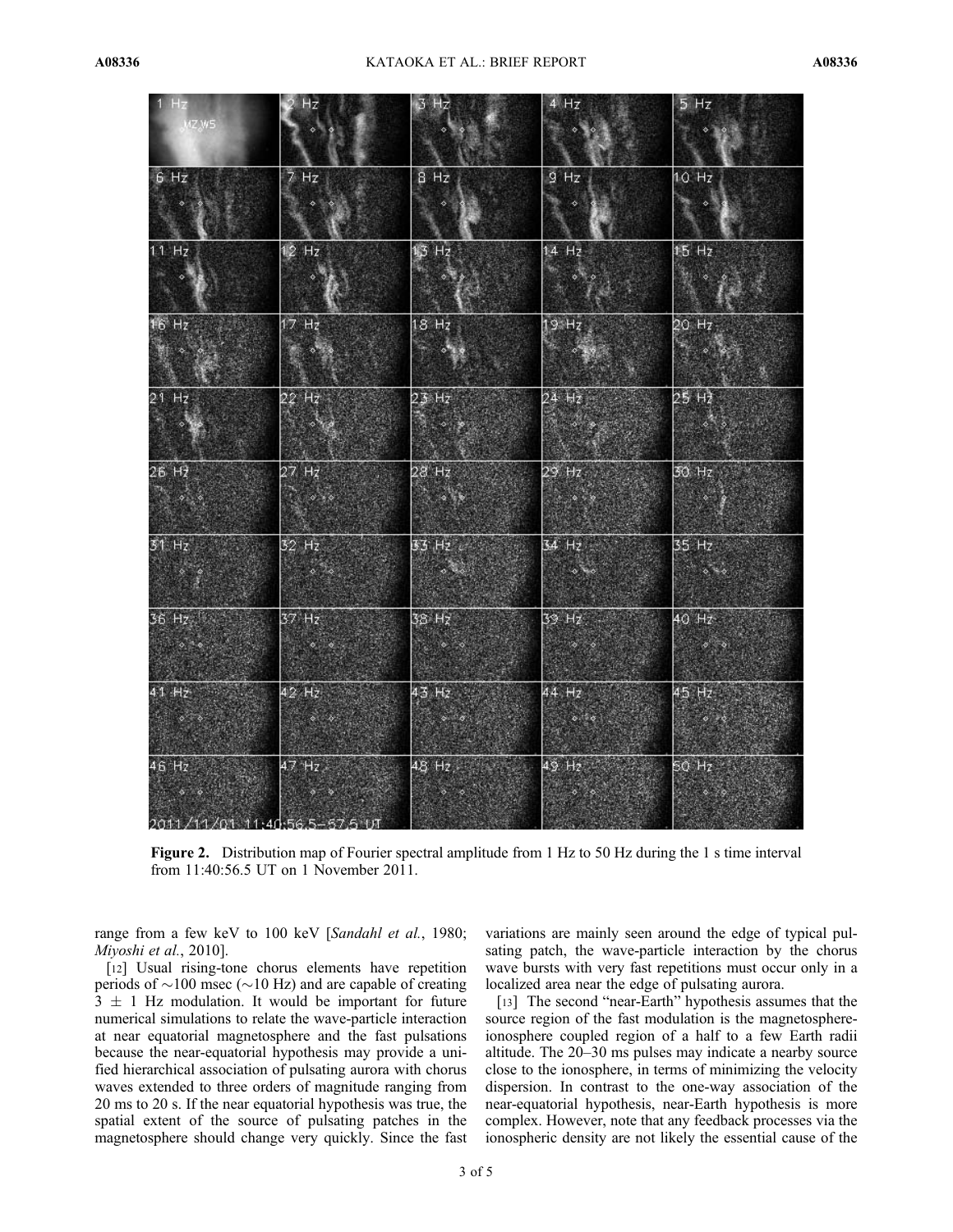

**Figure 3.** FFT spectral analysis for the 1 s time interval from  $11:40:45.5$  UT on 1 November 2011; (a) 1 s averaged image, (b) distribution map of Fourier spectral amplitude at 54 Hz, (c) time profiles at X points, (d) FFT power spectra at X points, where dotted lines show the white noise levels of 1, 2, and 3 times of the standard deviation.

fast modulation because the relaxation time scale due to the recombination is an order of 5 s at E region  $\int Tagirov$ et al., 1999], which is two orders of magnitude slower than the observed 20–30 ms pulses.

[14] In the magnetosphere-ionosphere coupled region, a different phenomenon called flickering aurora tends to develop within discrete arcs and exhibits oscillations of several Hz and higher [Sakanoi et al., 2005; Yaegashi et al., 2011]. The 20–30 ms pulses found in this study are, however, not likely representing a standard flickering aurora based on the morphology. Flickering aurora shows an interference-like pattern, and therefore the standard theory to explain it is the interference of electromagnetic ion cyclotron waves [Temerin et al., 1986; Sakanoi et al., 2005; Kataoka et al., 2011]. The sinusoidal wave forms as expected from flickering aurora are very different from the appearance of 20– 30 ms pulses. We may need to introduce a different type of transient excitation of dispersive and nonlinear properties of Alfven waves, such as Alfvenons [Stasiewicz and Ekeberg, 2008] and trains of solitons [Strumik et al., 2011] to realize rapidly changing spatial extent near the edge of pulsation to support the near-Earth hypothesis.

[15] We cannot conclude that the fast fluctuation as identified in this study is a common feature for pulsations or not because this is the only one successful shot we found during the very limited campaign time interval of a few clear nights

with significant aurora activity at magnetic zenith. Also, it is noteworthy that the pulsating aurora shown in this study did not coexist with the traditionally outstanding  $3 \pm 1$  Hz modulation. Systematic search of the fast fluctuations of pulsating aurora around the magnetic zenith coordinated with in situ satellite observations would be very important in future to test the detailed physics behind the pulsation, i.e., a quasiperiodic plasma loss mechanism of trapped energetic electrons in the closed magnetic mirror.

## 4. Summary

[16] We found a series of 20–30 ms pulses in auroral electron precipitation during a pulsating aurora, although the source mechanism remains an open question. Until now it was impossible to capture the 20–30 ms pulses because of the Nyquist frequency of hundred Hz imaging observations, which is the fastest mode of electron-multiplying CCD cameras. We are in the beginning stage of the next generation of high-speed imaging of aurora. The auroral morphology has been explained in the ultra-low frequency range of less than 10 Hz. Understanding the rapid wave-particle interactions and magnetosphere-ionosphere coupled processes beyond the ULF range would not be restricted to pulsating auroras only, but could be of importance in all rapidly varying aurora as we are going to observe via high-speed imaging in near future.